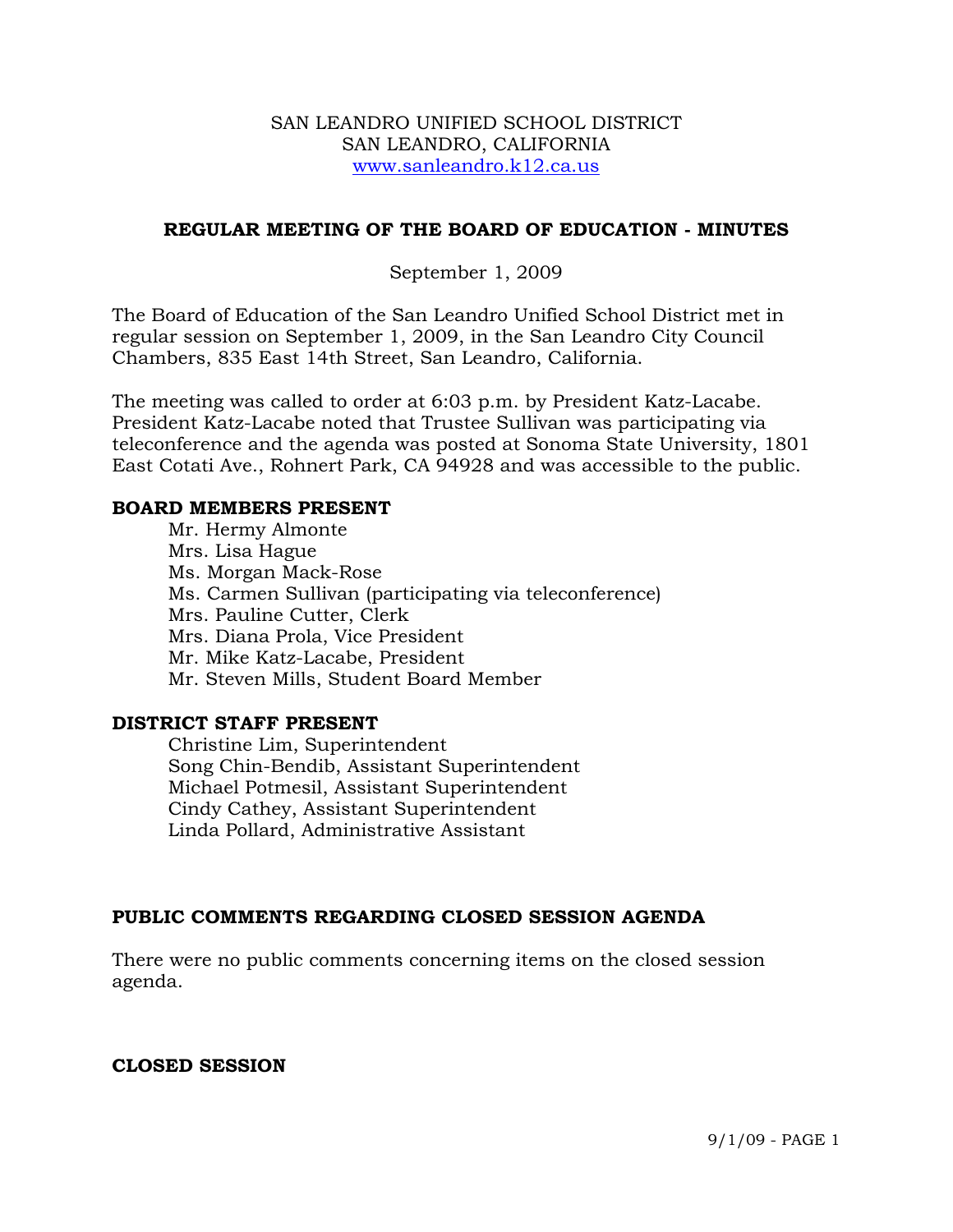At 6:03 p.m., the Board went into closed session for Student Expulsions, Public Employee Performance Evaluation, Title: Superintendent's Evaluation/Contract, Public Employee Discipline/Dismissal/Release/Hiring, Conference with Labor Negotiator, Conference with Legal Counsel – Anticipated Litigation – significant exposure to litigation, Conference with Real Property Negotiator – Property(ies), and Tort Claim, pursuant to Education Code Section 35146 and 48918(c), Government Code Sections 54957, 54957.6, 54956.(b), 54956. The closed session was adjourned at 7:06 p.m.

The Board returned to open session at 7:10 p.m. with the Pledge of Allegiance to the Flag. President Katz-Lacabe said the Board had been in closed session where the following action was taken:

• On a motion made by Trustee Cutter and seconded by Trustee Prola, the Board rejected Tort Claim #420581 by a 7-0 vote. Trustee Sullivan participating and voting via teleconference.

# **APPROVAL OF AGENDA**

On a motion made by Trustee Prola and seconded by Trustee Hague, the Board approved the agenda for the regular meeting of September 1, 2009, by a 6-0 vote. Trustee Sullivan was not yet available by teleconference at this time.

**REPORT** Parks & Recreation Commission Report: There was no report. Mr. Juan Manuel Martinez, San Leandro Unified School District representative will provide his report at the September 15 Board meeting.

## **PRESENTATIONS**

Marie Vangene and Connie Ryan, District School Psychologists and Primary Intervention Program (PIP) Coordinators provided the Board of Education with information related to new PIP program which has been in place at Garfield, McKinley, Monroe, Washington, and Wilson for the past two years. In addition, Marie and Connie wrote and received funding for Grant II to expand this program to Jefferson, Madison and Roosevelt. The presentation included goals of the programs, services to students and families, students served by the programs, how the program works, and the results of the year one implementation.

 The Board was pleased that intervention was occurring at a very young age and thanked the presenters for pursuing this very effective program that enhances social and emotional development of young students, encourages a sense of security, self-expression, and self-confidence, fosters a healthy relationship with a caring adult and provides services for students experiencing moderate adjustment difficulties in kindergarten through grade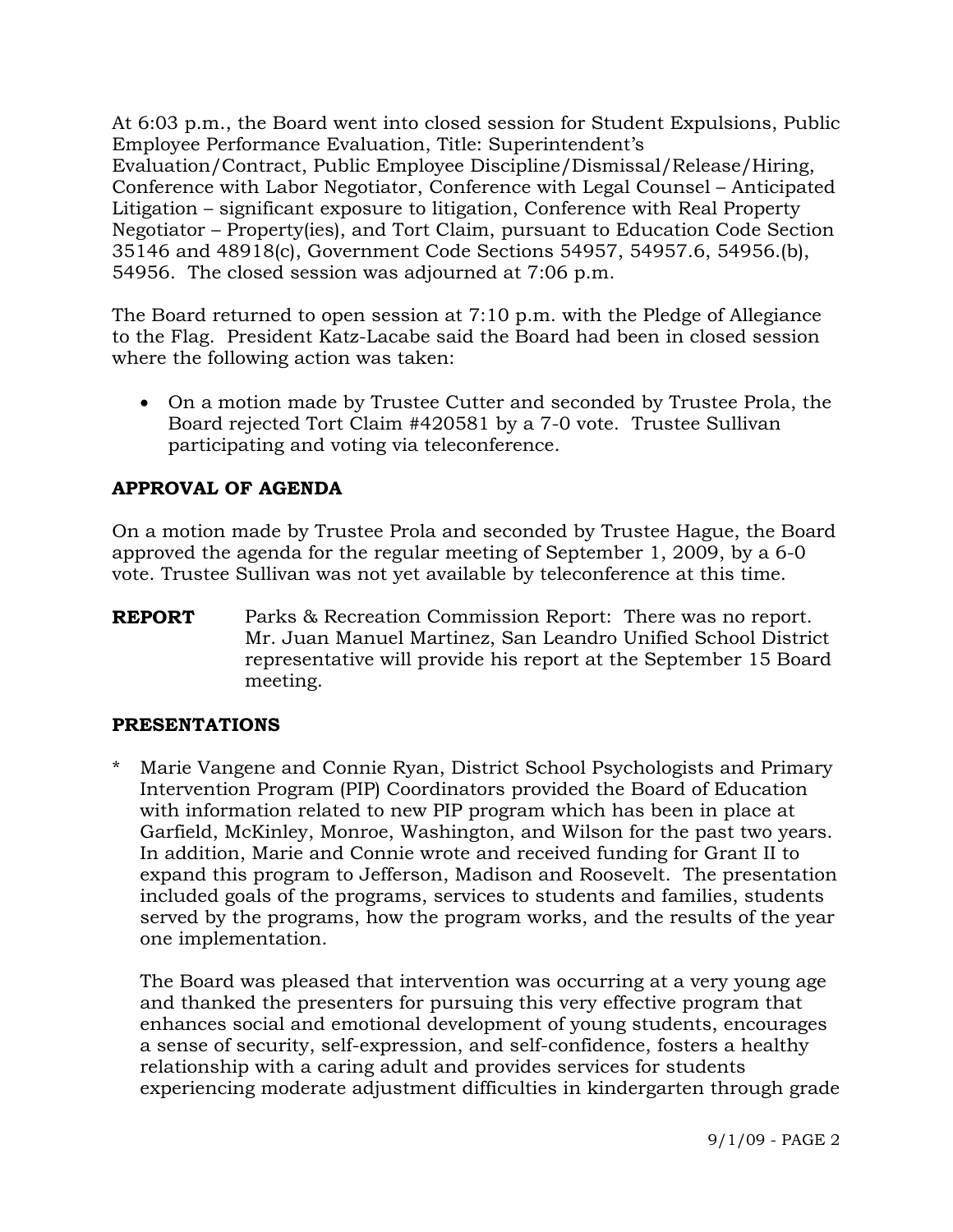three.

 It was also suggested that it would be beneficial if the District could track how the performance of these students participating in the PIP Program compares to their peers as they progress in their educational development.

\* Bancroft Middle School Principal Mary Ann Valles and Principal Belen Magers, Muir Middle School, presented information regarding the Parent Institute for Quality Education (PIQE). Their Mission Statement is: To bring schools, parents, and community together as equal partners in the education of every child to provide all students with the option and access of a postsecondary education.

PIQE provides parent education through nine 90-minute sessions with trained facilitators. The sessions are in English and Spanish.

The middle school curriculum includes:

- Supporting the Academic Achievement of Adolescents through their changes
- Connecting academic success and positive self-esteem
- Overcoming obstacles to school success
- Motivating teenagers to read
- Understanding the importance of middle school as a bridge to high school
- Preparing to meet the university admission requirements

 Mildred Dumeng, Executive Director, was also present and she provided an overview of the program, PIQE program results and outcomes as well as key accomplishments.

 A flyer, inviting parents to the initial planning session, from each middle schools was distributed.

 The Board commented on what a wonderful opportunity PIQE offers. Student Board member Mills wished this program had been available when he attended Wilson Elementary, adding that this program provides all parents with the necessary tools to ensure the educational success of their child.

## **PUBLIC TESTIMONY ON NON-AGENDA ITEMS**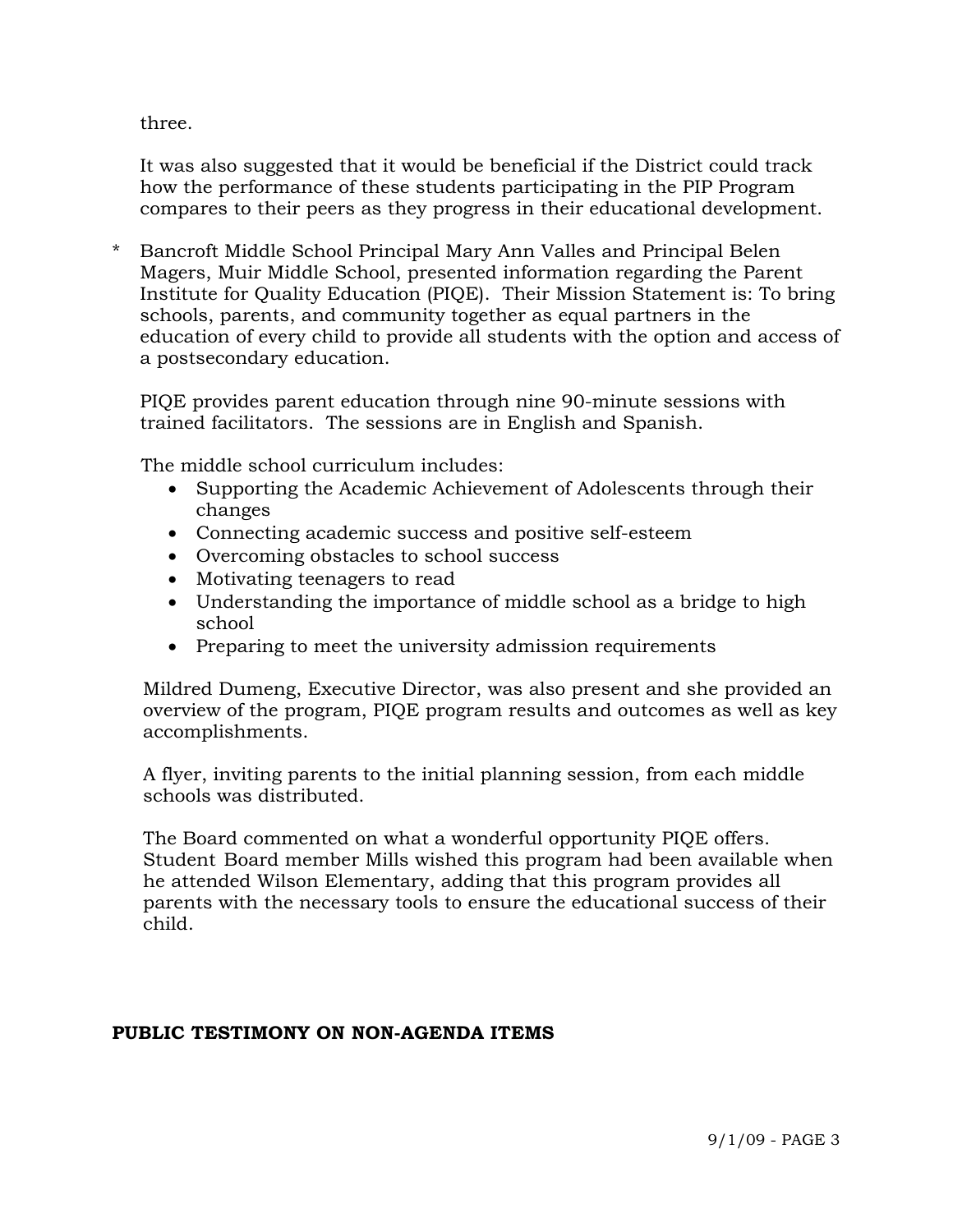- Freddye Davis, California State Conference, NAACP, commented on how troubled she was with the lack of Board support for the Superintendent. She urged the Board to keep the lines of communication open.
- Gricel Lam, District parent, addressed the Board in support of Superintendent Lim, stating that Ms. Lim cares about the students and the community, adding that the scores are up and the District is in a better place under her leadership.
- Michelle L. Buchanan addressed the Board regarding the rise in student achievement scores, stating that "support for Superintendent Lim is support for the youth of San Leandro Unified."
- Yvonne Nunn addressed the Board in support of renewing Superintendent Lim's contract, and the importance of encouraging, and engaging parent participation.
- Gerald Best addressed the Board in support of Superintendent Lim, urging the Board to "give her a chance."

### **REPORTS**

- 1) Correspondence Clerk Cutter reported receipt of the following emails between August 18 –August 27, 2009: From Maureen Forney regarding request for an Indigenous People's Day; from Louise Shaw regarding Superintendent's contract – don't extend; from Sheila Jordan regarding letter of recommendation for Chris Lim; from San Leandro Conservatory Theatre regarding brochure of upcoming plays.
- 2) Student Board Member Report Steven Mills, Student Board Member reported that, "School has started!" Homework is being distributed on a daily basis and posters are on the walls.

In an effort to move towards a more positive direction, Mr. Mills reported that this year's staff is tightening up on high school rules and policies such as electronic use, dress code and tardies.

The Associate Student Body (ASB) is hosting a Club Day and Hello Rally on Friday, September 4 during lunch in the quad. Students can come and learn about the clubs on campus and celebrate the beginning of the school year.

A new club, "Outlet" has been formed. Once a week, at lunch, students can take time to express themselves to other students. Students can purchase a "Pirate Pack" for \$35 which allows them to get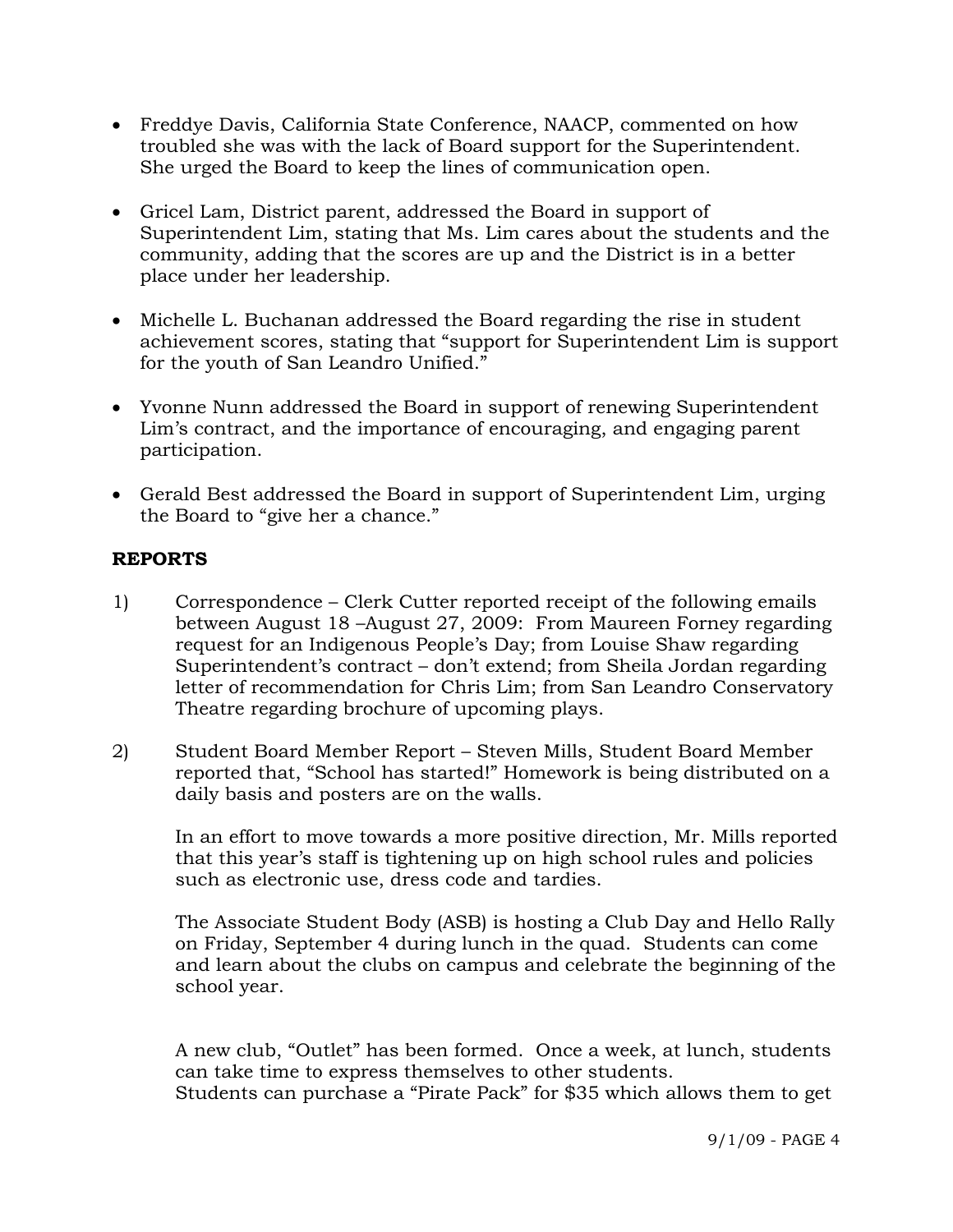into all the home games and also includes a T-shirt. A section on the bleachers will be designated for those students to sit during the games.

The fall sports season has begun.

Mr. Mills distributed a flyer announcing a fundraising event sponsored by the Associate Student Body and Jamba Juice. If you would like to help "raise money for kids and give back to children in your neighborhood," bring the flyer to the participating Jamba Juice, and 20% of your entire purchase will benefit the high school. The fundraiser ends tomorrow, September 2.

- 3) Union Representative Reports
	- Billy Campbell, Teamsters representative, thanked all of the principals and managers for their help during the summer cleaning program which saved the District time and money. In addition, he thanked the Board for giving him an opportunity to lead this effort.
	- Mark Hamilton, SLTA representative, thanked District personnel for a great school beginning, noting that he felt this was one of the smoothest beginnings than ever before. He looked forward to working with the Board towards retaining the direct services and programs for our students.
	- On behalf of the San Leandro Managers Association, Middle School Principals Mary Ann Valles, and Belen Magers, provided an update including how smooth the opening day of school was and how positive and energizing the staff development days were. They credited Superintendent Lim's leadership for this renewed sense of energy that comes with the deep belief that they have the skills and strategies necessary to eliminate the racial disparity in the student achievement, while meeting the needs of all children. They also touched upon a few ways in which the District Office administrators have supported site administrators including becoming "crossing guards" on the first day of school.

 In addition, Jorge Melgoza, Muir Middle School Vice Principal, shared some upcoming parent involvement events such as Principal Chat, mother-daughter breakfast, and a father-son event.

 Principal Mary Ann Valles thanked the Measure B team, Maintenance and custodians for all of their work in preparing Bancroft for opening day, following this summer's construction that included heating and roofing modernization.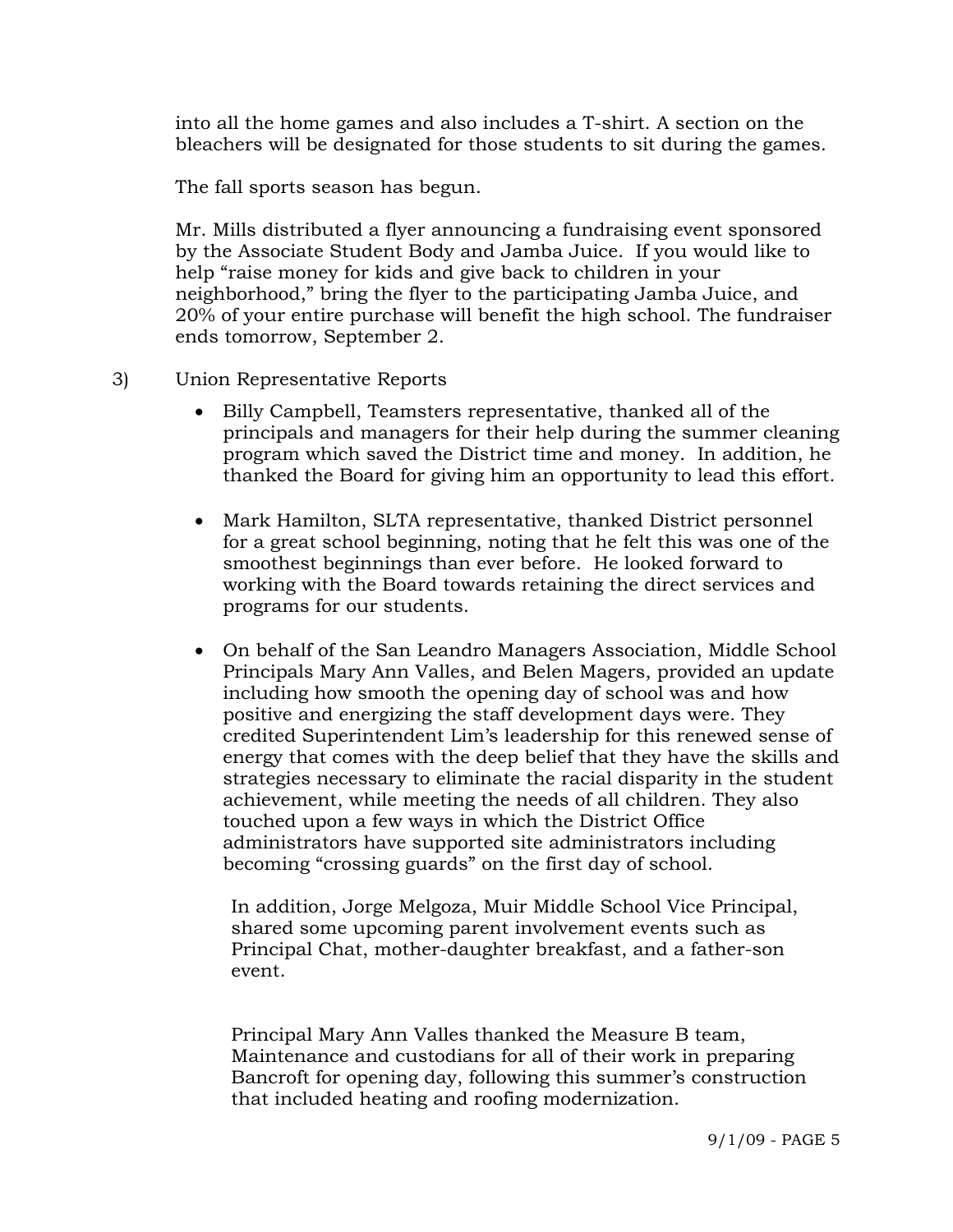4) Superintendent's Report: Superintendent Lim agreed that the opening of school was smooth-running and exciting. The Superintendent provided the following report:

"Enrollment Watch" Update":

- As of September 1, the District has 8,372 students who have attended school. Our projected enrollment district-wide was 8574
- A lottery was held for the 132 elementary Intra district transfer requests. Sixty of those requests have been honored.
- We have admitted Inter district requests for the high school level only
- Currently we have approved 240 students to leave and 250 students to enter
- We have not admitted any Inters at the elementary and middle school level due to high enrollment in grades 1, 2, 3, & 4
- Currently we are full at all grades at the middle school level and have not admitted any Inters

### Qualified School Construction Bond (QSCB) Lottery:

The Superintendent announced that "San Leandro students just won the lottery!" The District was one of the 43 lucky California school districts and the only district in Alameda County to receive substantial tax credits - \$25 million in credits – through the Qualified School Construction Bond tax credit program, which is part of the American Recovery and Reinvestment Act (ARRA) signed into law by President Barack Obama last February. San Leandro's \$25 million share of the QSCB tax credits will result in a \$10 million savings in interest for our Measure B new construction and modernization projects. The Superintendent noted that there was a tremendous amount of effort that went into the very complicated application process in order to qualify for the QSCB lottery and that we will continue to work hard at our good fortune. "Our students deserve nothing less." Dale Scott & Company, an independent financial advisor who will be advising and assisting the District with this program, will be making a presentation to the Citizens Oversight Committee on September 29.

Donation of Vehicles

The City has donated a 2001 Ford Ranger Pick-Up and a 1999 Ford F150 ½ Ton Pick-up to the District.

District Equity Training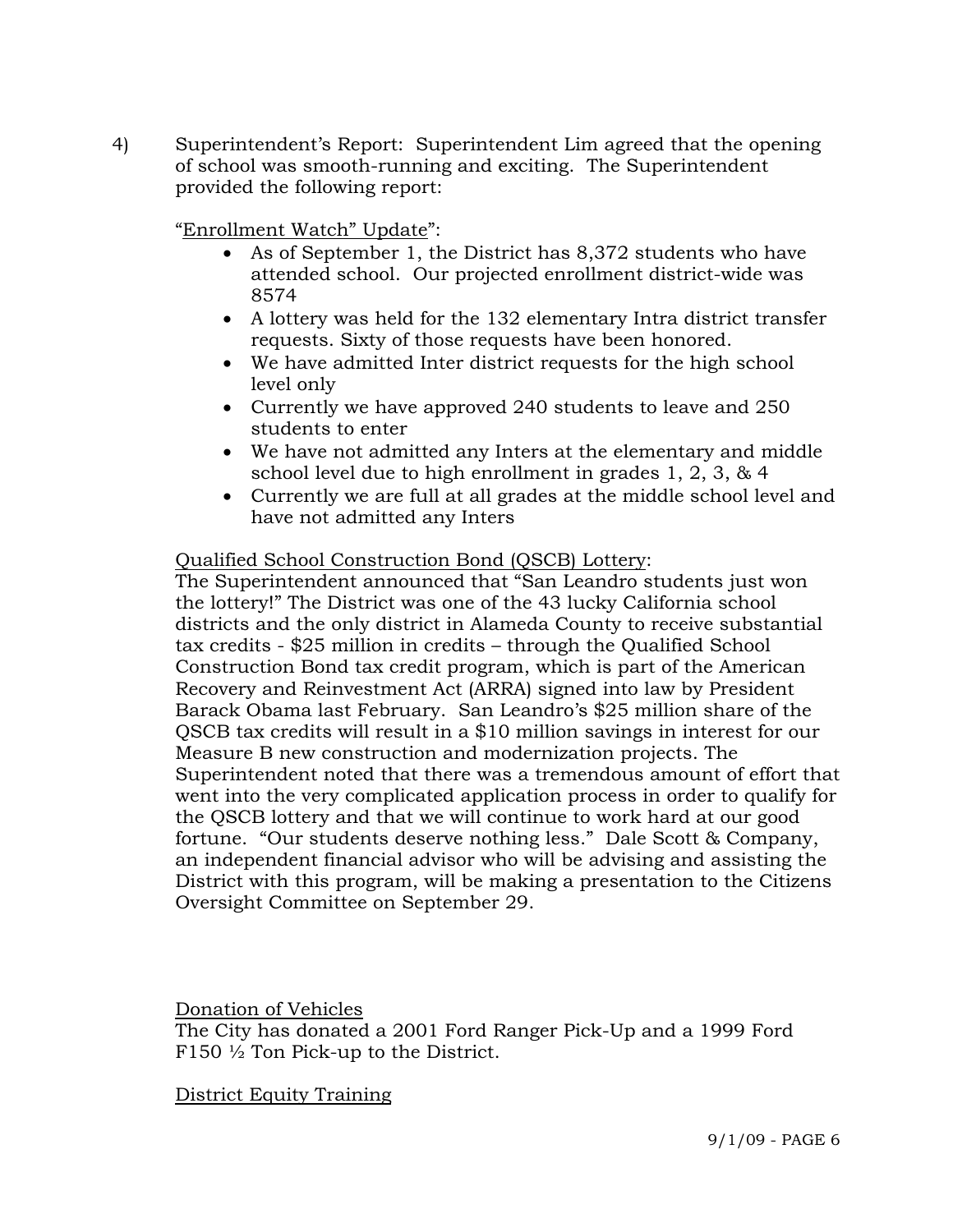First day of equity training with Glenn Singleton was August 20 at Jefferson Elementary School. The Superintendent was very excited about the interest and commitment displayed by the certificated and classified staff in attendance and that several of the Board members were able to be part of this training.

2<sup>nd</sup> Annual Summit for Courageous Conversations

The Superintendent announced that she will be taking a District team to the "Second Annual Summit for Courageous Conversations" in Baltimore, Maryland, October 12-14, 2009, adding that this conference is not being funded by the General Fund.

The Superintendent expressed her appreciation for the support she has been receiving from staff; however, in response to CTA, she clarified that she does not condone the use of staff time being used in this effort.

# 4) Board Committee Reports

• Facilities/Technology – Trustee Cutter reported that the committee met on August 20 and heard a presentation by the San Leandro Sports Foundation, and discussed Change Order #5 to O.C. Jones Construction for the District Parking Lot at San Leandro High School, District Parking Lot Notice of Completion, Change Order #1 with Sequoia Pacific Builders, Inc. for the Library Expansion at San Leandro High School, and Change Order #2 to Jeff Luchetti Construction for the 9th Grade Campus, all of which are being brought forward tonight for Board consideration. The next meeting will be Thursday, September 3, 9:30 a.m. at the District Office. Naming the 9th Grade campus is a future agenda item.

## **CONSENT ITEMS**

## General Services

# 1.1-C Approval of Board Minutes – August 4, 2009

## Human Resources

2.1-C Acceptance of Personnel Report

## Educational Services

3.3-C Recommendation for Readmission from Expulsion for the following students:

E78-05/06 | E20-07/08 | E21-07/08 | E05-08/09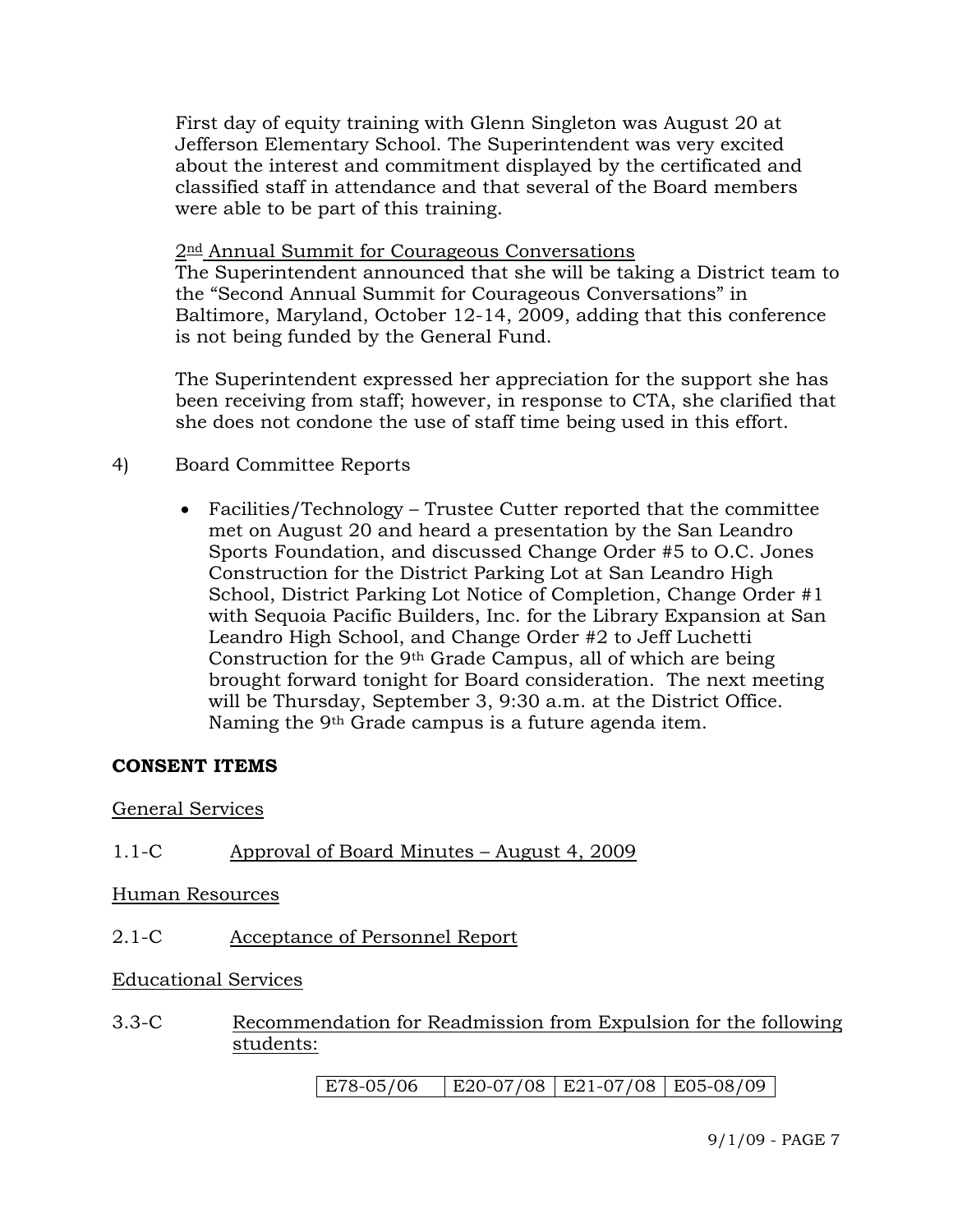- 3.4-C Recommendation for Continuation of Expulsion Order for Student E13-08/09 Who has Left the District – Unable to Verify Success of Expulsion Plan
- 3.5-C Recommendation from Administrative Panel for Expulsion for student E14-08/09
- 3.6-C Proposed Stipulated Expulsion Order for Student E16-08/09
- 3.6-C Memorandum of Understanding between the San Leandro School District and Girls Inc. of San Leandro to Provide Services in Support of the GEAR UP Program

## Business Operations

- 4.1-C Resolution #09-44 to Declare Certain Equipment Surplus and/or Obsolete
- 4.2-C 2009-2010 Services Agreement with Contract Costa County Superintendent of Schools and the Northern California Medi-Cal Administrative Services Joint Powers Authority (NMAS-JPA) to Facilitate Reimbursements for the District Under Medi-Cal Administrative Activities (MAA)
- 4.3-C Resolution #09-45 Changes to Third Party Administrator and Common Remitter from Tax Deferred Services to Zuk Financial Group and great American Plan Administrators

## Facilities and Construction

- 5.1-C OC Jones & Sons, Inc. contract final Change Order #5 of \$0, which is the net result of five collective change orders, a 0% increase, for the New District Parking Lot
- 5.2-C Notice of Completion for the District Parking Lot
- 5.3-C Sequoia Pacific Builders, Inc. Contract Change Order #1 for the San Leandro High School Library Expansion
- 5.4-C Jeff Luchetti Construction, Inc. Contract Change Order #2 for the  $9th$  Grade Campus

On a motion made by Trustee Cutter and seconded by Trustee Prola, the Board approved the remaining consent items by a 7-0 vote. Trustee Sullivan participating and voting via teleconference.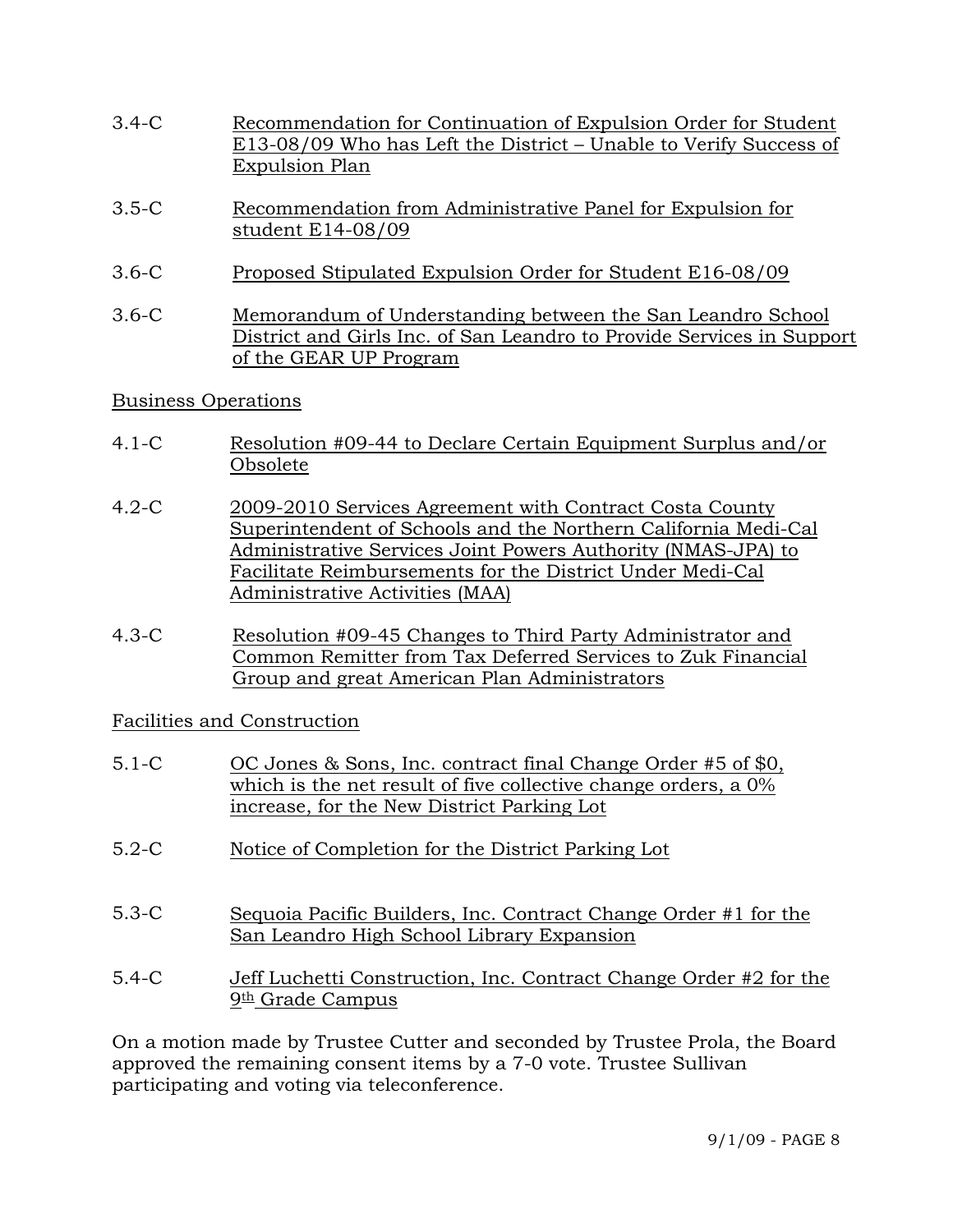### Educational Services

### 3.1-C Acceptance of Donations

Trustee Cutter relayed how pleased Waxie Sanitary Supply was to be able to donate towards the garden bench and plaque in honor of District employee Billy Campbell, adding that they hoped Mr. Campbell knows how much people value working with him.

On a motion made by Trustee Cutter and seconded by Trustee Hague, the Board approved the Acceptance of Donations by a 7-0 vote. Trustee Sullivan participating and voting via teleconference.

### 3.2-C Non-Public School Contracts

Superintendent Lim noted that because there was some misinformation included in the Board cover sheet, so she was requesting that this item be tabled until the September 15 Board meeting.

On a motion made by Trustee Prola and seconded by Trustee Hague, the Board tabled Non-Public School Contracts to September 15 by a 7-0 vote. Trustee Sullivan participating and voting via teleconference.

### General Services

### 1.1-CF Crossing Guard Program

The Board discussed and considered approving the recommendation to restore the Crossing Guard Program for eight schools beginning September 1-January 15, 2010, and seek to share costs (50/50) with the City of San Leandro for January 16- June 17, 2010.

Superintendent Lim said that she met with City Manager Steve Hollister. She shared a crossing guard survey that was conducted by the San Jose police chiefs in February 2009, and requested that the City consider matching funds for the 2009-10 school year. She reported that he is willing to schedule a discussion at the next City/District Liaison Committee meeting. In the meantime, a short-term plan is in place at each site that includes principal, teachers, volunteers (including one former crossing guard), and noon supervisors serving as crossing guards.

The Board raised several concerns with regards to: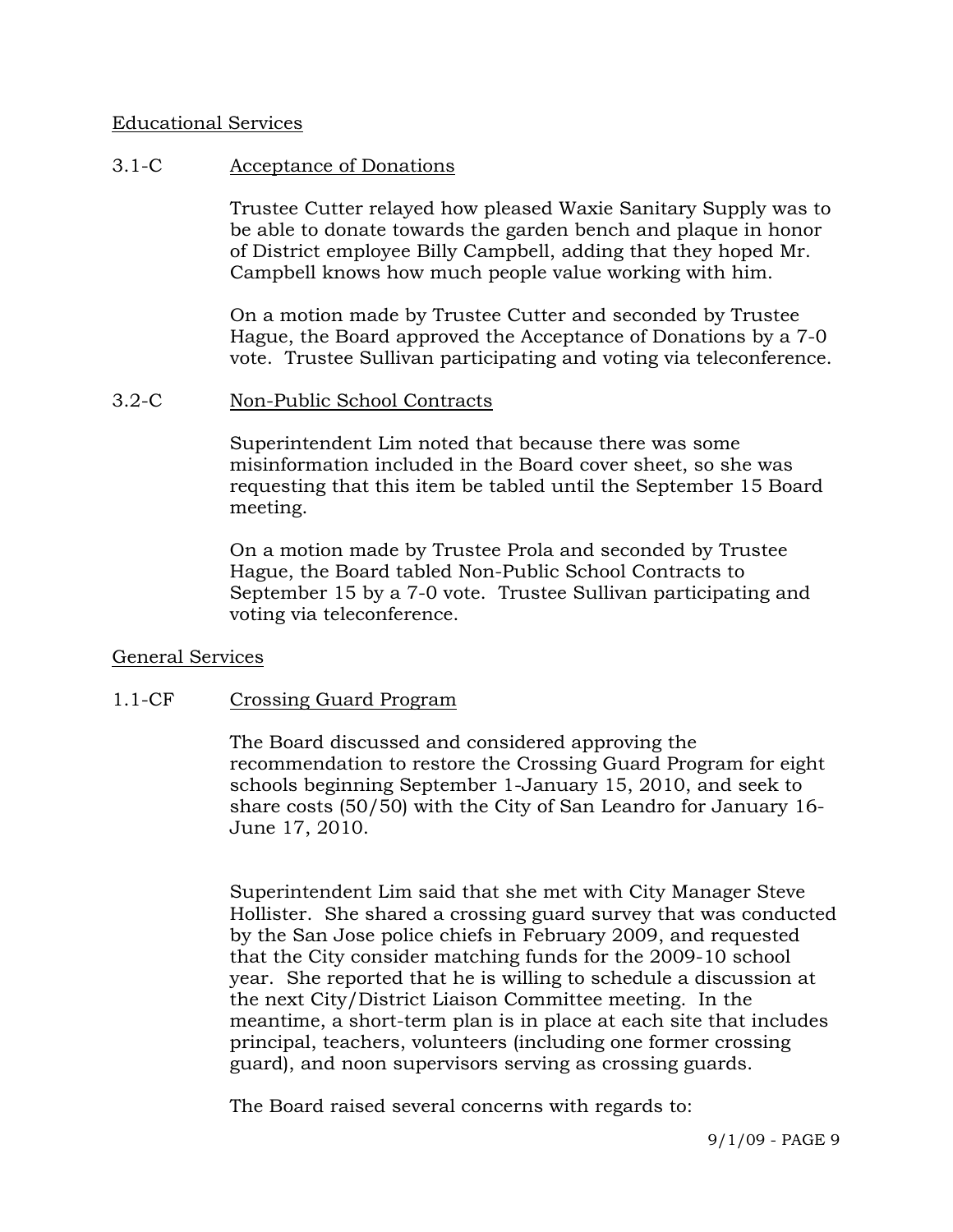- Using one-time funds
- Does the noon supervisor job description include cross guards as one of their duties
- Safety and liability issues for the District as well as the District
- Reliability of volunteers

Suggestions from the Board included acquiring a crossing training manual from Keenan and Associates, and training students in the upper grades.

Following the discussion, the Superintendent requested time to survey the principals regarding their temporary plans that are in place and if they could be sustained through September until the City could decide whether they could provide the matching funds, so that she could have a better handled on what was happening at the sites and a better understanding of the District's liability.

On a motion made by Trustee Hague and seconded by Trustee Cutter, the Board tabled the recommendation to restore the Crossing Guard Program for eight schools beginning September 1- January 15, 2010, and seek to share costs (50/50) with the City of San Leandro for January 16-June 17, 2010 by a 7-0 vote. Trustee Sullivan participating and voting via teleconference.

## **INFORMATION ITEMS**

## Business Operations

- \* The Assistant Superintendent Business Services, Song Chin-Bendib, gave a presentation on the impact of ABX4 2, the revision to the 2009 Budget Act, has on the San Leandro Unified School District budget. The Board approved the 2009-10 Adoption budget on June 25, 2009, based on the Governor's proposed May Revision. This ABX4 2 had implemented some changes to the May Revision and this presentation provided some highlights of the changes including:
	- More categorical flexibility is provided
	- List of ending fund balance program sweeps is broadened to include Adult Education, Deferred Maintenance, Transportation, California High School Exit Exam (CAHSEE) Targeted Instructional Improvement Grant (TIIG), and Instructional Materials
	- Textbook adoptions are deferred for five years
	- Shortened school-year option adopted
	- Routine restricted maintenance contribution reduced to zero
	- The education trailer bill ABX4 2 clarifies that 2007-08 will be used as the base year for purposes of calculating funding for the following Tier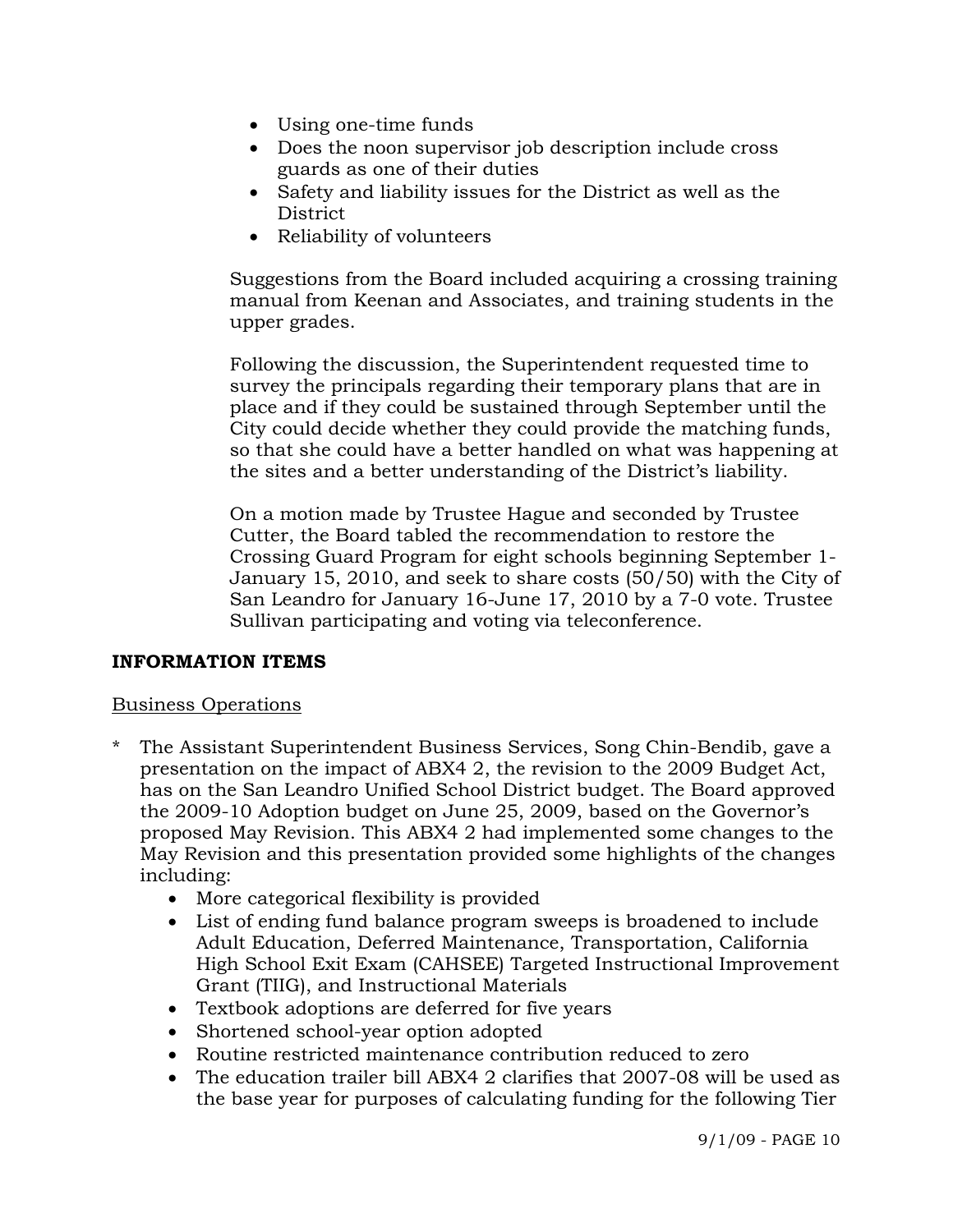III programs: 9th Grad Class-Size Reduction, Adult Education, Regional Occupational Center/Programs, Supplemental Instruction, California School Age Families Education (Cal-SAFE), Community Day School (Placement Fee Waiver Program

- ABX4 2 specifies that County Offices of Education (COEs) do not have the authority to assign a qualified certification *if* the problem in the third year is substantially due to the loss of ARRA funds (this provision is in effect for fiscal year 2009-10 only)
- This only limits the COEs authority it does not mean a district cannot self-qualify
- The loss of ARRA funds will occur, and districts need to prepare the multiyear projections acknowledging the reduction in revenue
- School Services of California is recommending that districts selfqualify when you do not meet the traditional requirements for all three years of the projection and work with the COE to get help; do not let the Legislature's poor judgment obscure your problems and delay solutions

The Board posed clarifying questions which were address by staff.

At 9:15 p.m. the Board took a break and returned at 9:25 p.m.

# Facilities and Construction

Michael Murphy, Director of Measure B and Bond Projects presented to the Board an update on the Measure B work performed during the summer of 2009. The update included new construction at the 9th Grade Campus; the Arts Education Center, the District Parking Lot at San Leandro High School; the San Leandro High School Library Expansion; and modernization projects at Bancroft Middle School, and McKinley Elementary School. He also gave an update on future projects in design and projects that have been approved by the Division of State Architect (DSA).

 The Board was excited about the progress being made, suggesting that the presentation be shared with all stakeholders as well as be placed on the website.

# **ADDITIONAL SUGGESTIONS AND COMMENTS FROM BOARD MEMBERS**

• Trustee Prola asked that Board consider an "Indigenous People's Day", as suggested in an email from Maureen Forney, and would like it brought forward at the September 15 Board meeting for approval.

Trustee Prola was happy to hear that the high school was enforcing school rules and policies with regards to such issues as electronic usage, dress code, and tardies. She thanked the Superinendent for following-up on the traffic and crossing guard program.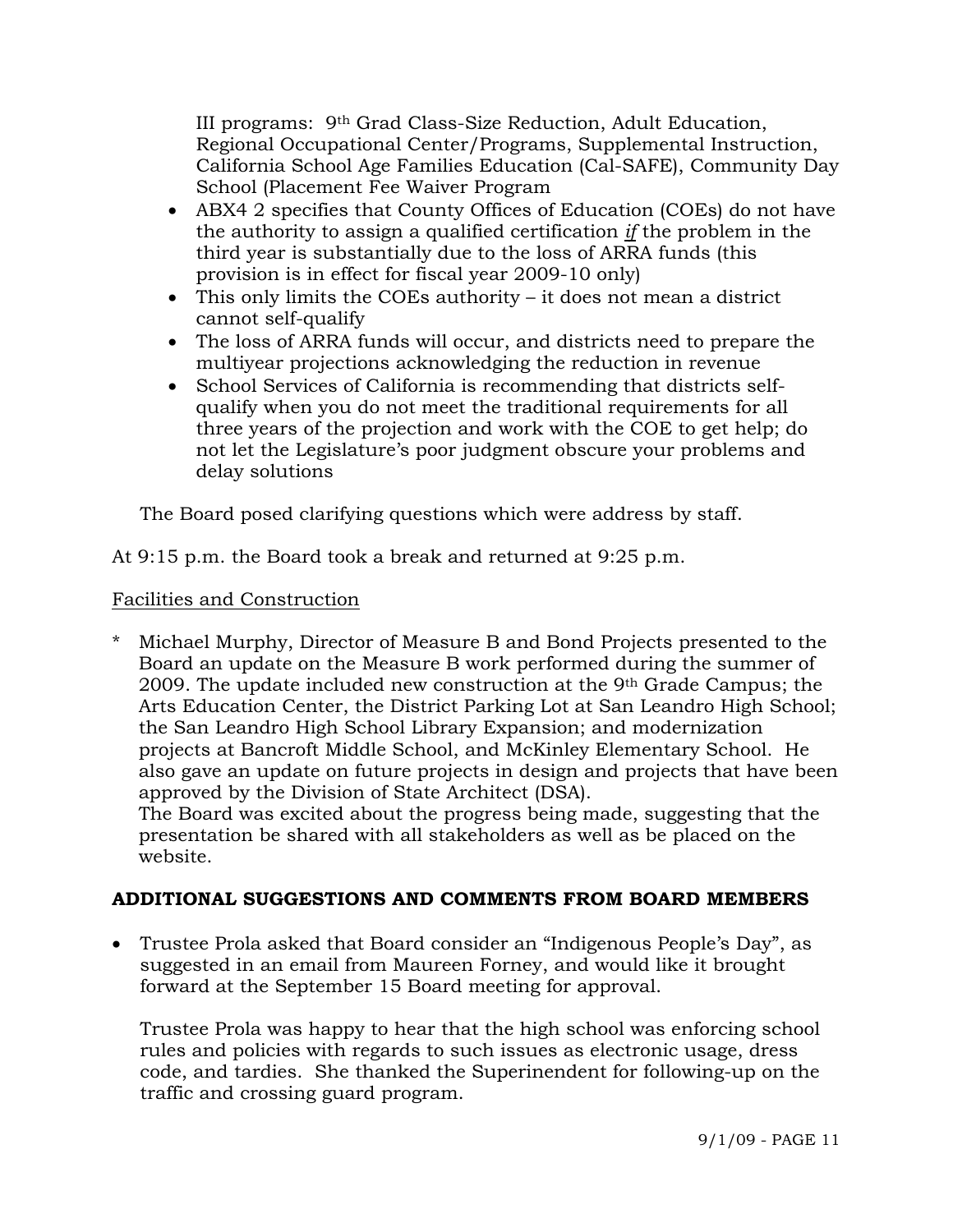• Trustee Mack-Rose thanked staff for giving the Board the opportunity to attend the equity training on August 20. Trustee Mack-Rose also reported that she was able to participate in Monroe's equity discussion.

 She also thanked those Board members who were able to visit the schools on the first day of school. Trustee Mack-Rose shared her concern regarding the recent vandalism that occurred at Washington Elementary School, reporting that the Estudillo Homeowners Association is raising money to replace the slide that was damaged.

 Trustee Mack-Rose commented that a group of local parents have formed a nutrition improvement group focusing on nutrition, and the wellness policy and is posted on "Facebook."

- Trustee Sullivan welcomed everyone back to school, reporting that she visited the high school on the opening day of school. Trustee Sullivan also commented on much she enjoyed participating in the equity training on August 20, finding it to be a very worthwhile experience.
- Trustee Almonte suggested including in the next Board meeting agenda, the District disaster emergency plans for the schools and schedule of disaster drills for this year.
- Trustee Hague reflected on the smooth beginning of the year. Trustee Hague recognized the District's success in receiving substantial tax credits through the Qualified School Construction Bond (QSCB) tax credit program, acknowledging the Superintendent and District staff for the tremendous amount of work that went into the application process.
- Trustee Cutter found the August 20 equity training to be very powerful, suggesting that it would worthwhile if the District could somehow offer this to more teachers on a volunteer basis.

Trustee Cutter also commented that while she understands the importance for Board members to participate in meetings when they cannot attend, she found that the "static interference" that occurred during teleconference to be very distracting, suggesting that (unless it is absolutely necessary) members might consider going to the District Office and listen to the digital recording, or possibly bringing important issues to the beginning of the meeting.

• Trustee Katz-Lacabe commented on Governor Schwarzenegger's recently released free digital textbook initiative, and whether the District will be considering this as an option and researching any cost-savings measures as a result.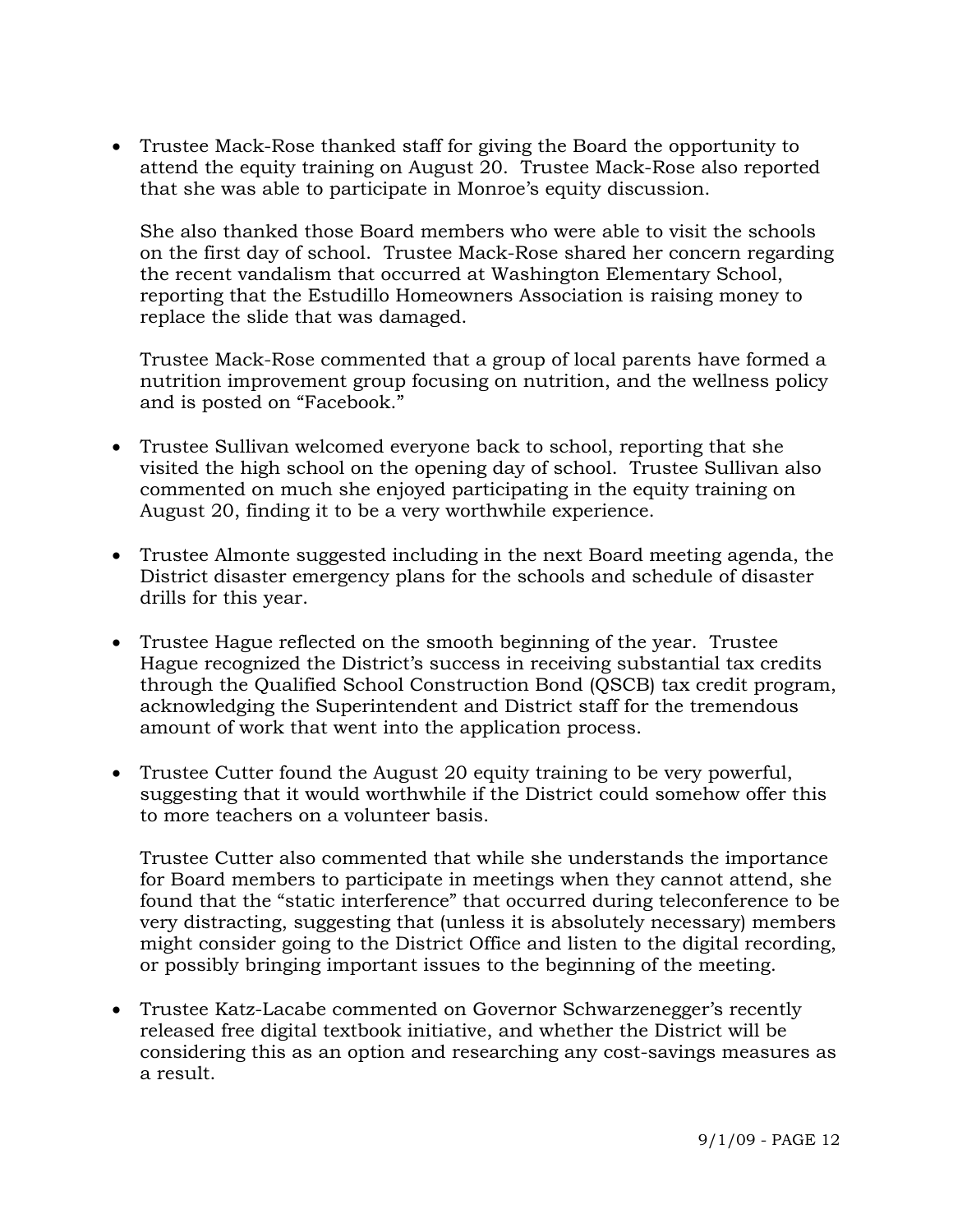Trustee Katz-Lacabe thanked the City of San Leandro, Eden Housing and the construction company working on Estabrook Place Senior Affordable Housing (located across the street from McKinley Elementary) for funding two crossing guards at McKinley for the next two weeks and making sure that the construction area is safe for the students on their way to school.

Trustee Katz-Lacabe announced that on Thursday, 7 p.m. at Zocalo's Coffeehouse there will be a meeting regarding child nutrition. Developing healthy eating habits, negative body image and a range of eating and weight related problems will be discussed.

He asked for and received consensus to refer developing a consistent homework policy District-wide to the Curriculum Committee.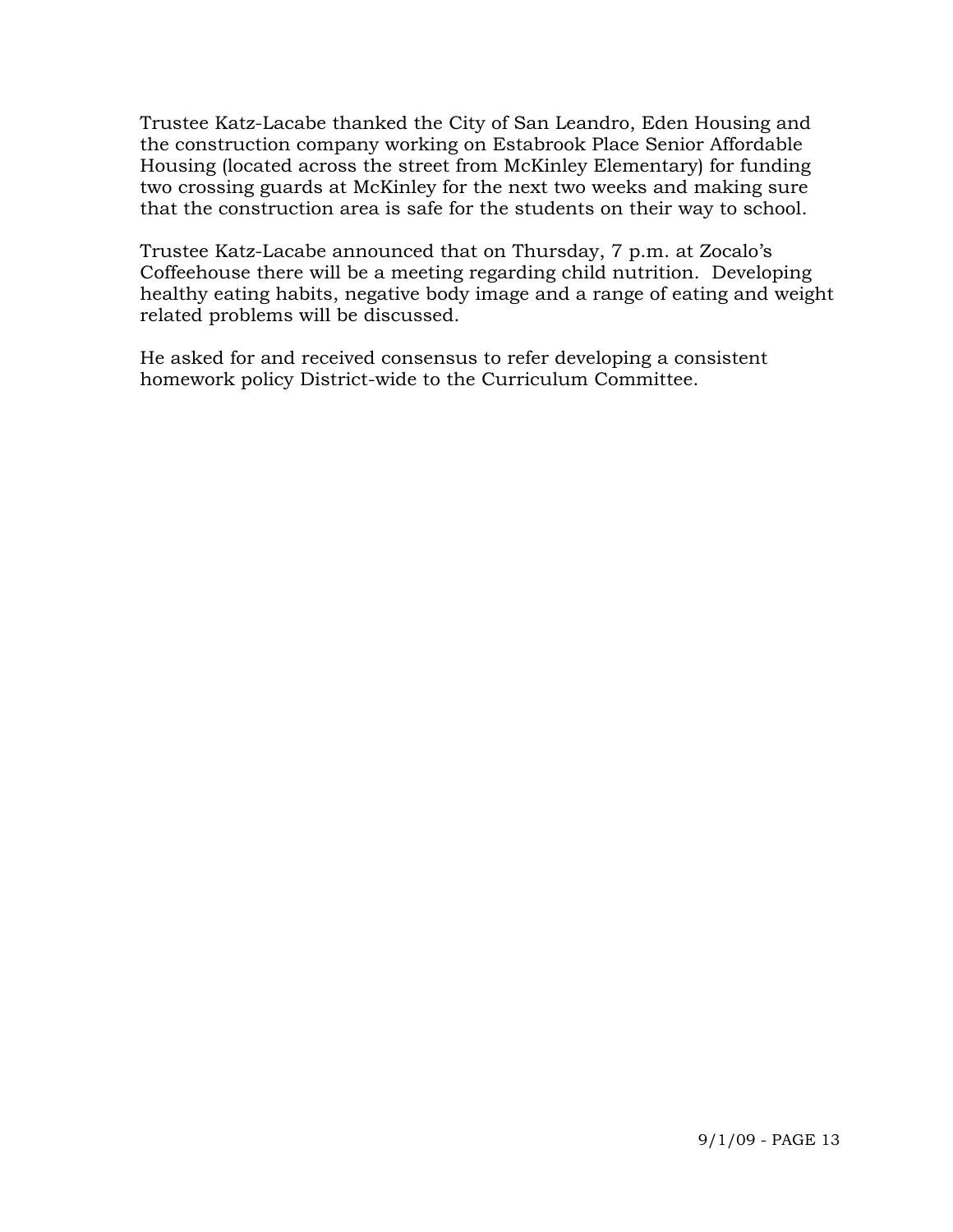### **ANNOUNCEMENT**

#### **Future Board of Education Meetings**

**Special Meeting – September 8, 2009**  Regular Meeting – September 15, 2009 **Special Meeting – September 22, 2009**  Regular Meeting – October 6, 2009 Regular Meeting – October 20, 2009 Regular Meeting – November 3, 2009 Regular Meeting – November 17, 2009 Regular Meeting – December 1, 2009 Regular Meeting – December 15, 2009 Regular Meeting – January 12, 2010 Regular Meeting – January 26, 2010 Regular Meeting – February 9, 2010 Regular Meeting – March 2, 2010 **Special Meeting – Thursday, March 11, 2010, DO** Regular Meeting – March 23, 2010 Regular Meeting – April 20, 2010 Regular Meeting – May 4, 2010 Regular Meeting – May 18, 2010 **Regular Meeting – Wednesday, June 2, 2010**  Regular Meeting – June 15, 2009 Special Meeting – June 29, 2009

### **ADJOURNMENT**

On a motion made by Trustee Cutter and seconded by Trustee Hague, the Board adjourned the meeting at 9:59 p.m.

Respectfully submitted,

Pauline Cutter, Clerk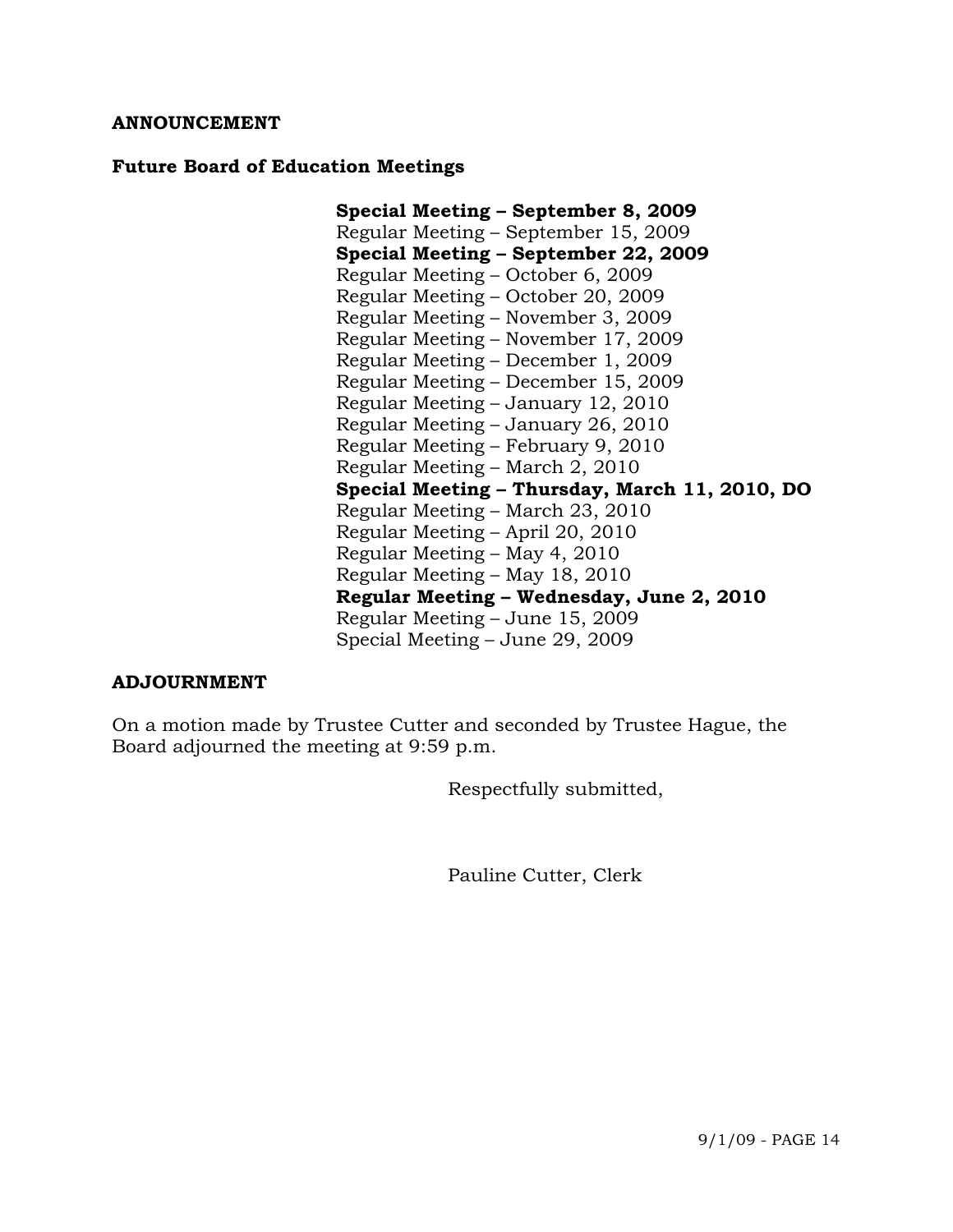TO: Board of Education

FROM: Michael Potmesil, Assistant Superintendent, Human Resources

DATE:September 1, 2009

## RE: **Human Resources Consent Item No. 2.1-C** Acceptance of Personnel Report

The following is the Personnel Report that reports details of personnel assignments, employment and terminations.

| <b>CERTIFICATED EMPLOYEES</b> |                             |                                        |                                |            |                                              |  |  |  |  |  |  |
|-------------------------------|-----------------------------|----------------------------------------|--------------------------------|------------|----------------------------------------------|--|--|--|--|--|--|
| POS.<br>#                     | <b>NAME</b>                 | <b>POSITION</b>                        | <b>LOCATION</b>                | <b>FTE</b> | <b>FROM</b><br><b>TO</b>                     |  |  |  |  |  |  |
|                               | <b>APPOINTMENTS</b>         |                                        |                                |            |                                              |  |  |  |  |  |  |
| 1151                          | Jason Bono                  | Student<br>Intervention<br>Coordinator | <b>SLHS</b>                    | 1.0        | 8/19/09                                      |  |  |  |  |  |  |
|                               | <b>LEAVE OF ABSENCE</b>     |                                        |                                |            |                                              |  |  |  |  |  |  |
| 1144<br>994                   | Natasha Jacob<br>Tamy Ojala | Teacher<br>SDC Teacher                 | McKinley<br>Monroe             | 1.0<br>1.0 | $8/31/09 - 12/18/09$<br>$8/24/09 - 12/18/09$ |  |  |  |  |  |  |
|                               | <b>RESIGNATIONS</b>         |                                        |                                |            |                                              |  |  |  |  |  |  |
| 876<br>352                    | Felipe Ibarra<br>Roy Ting   | Asst. Director<br>Teacher              | District Office<br><b>SLHS</b> | 1.0<br>1.0 | 7/1/09<br>6/13/09                            |  |  |  |  |  |  |